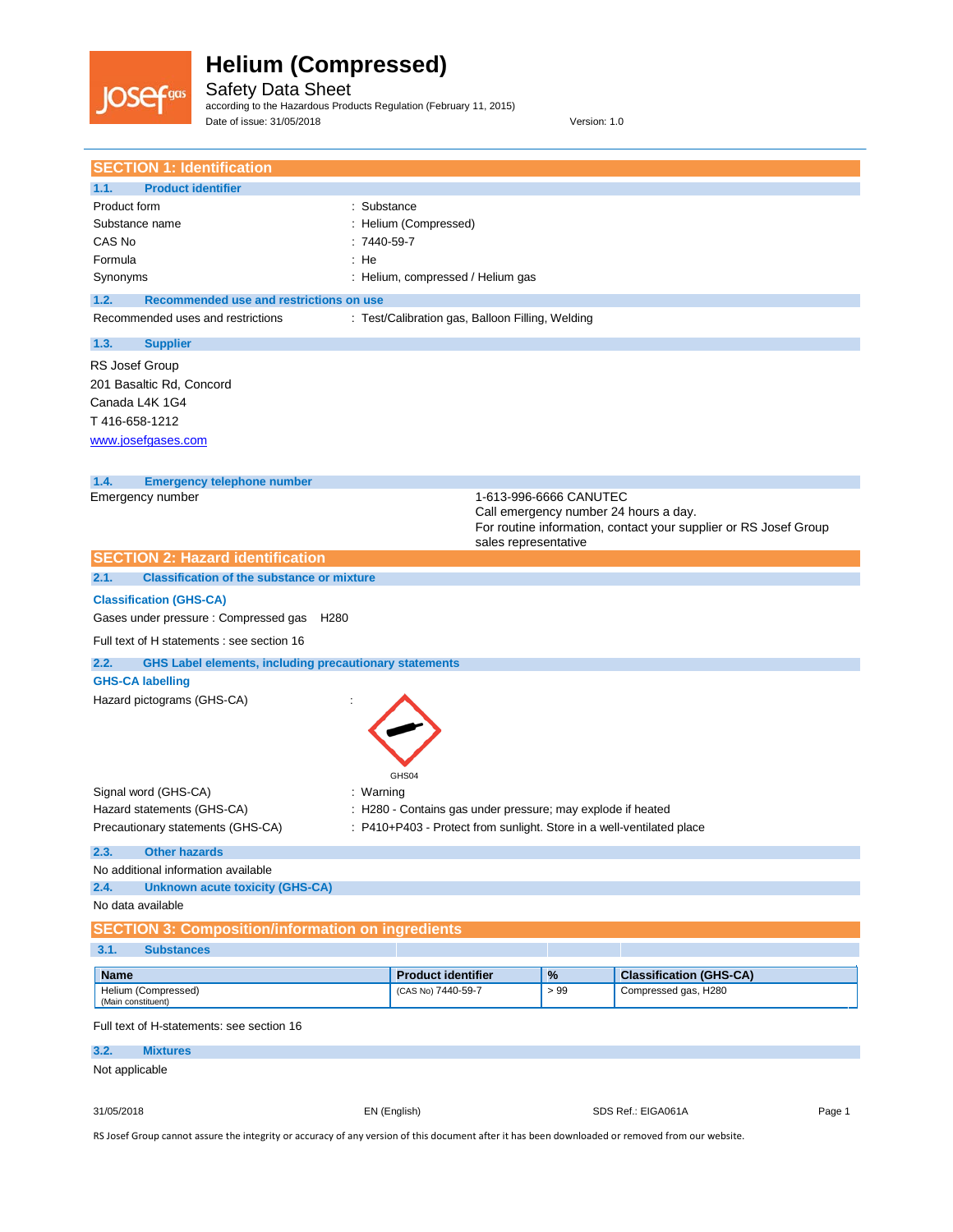Safety Data Sheet according to the Hazardous Products Regulation (February 11, 2015)

| <b>SECTION 4: First-aid measures</b>                                                |                                                                                                                                                                                                              |
|-------------------------------------------------------------------------------------|--------------------------------------------------------------------------------------------------------------------------------------------------------------------------------------------------------------|
| <b>Description of first aid measures</b><br>4.1.                                    |                                                                                                                                                                                                              |
| First-aid measures after inhalation                                                 | Remove victim to fresh air and keep at rest in a position comfortable for breathing. If you feel<br>unwell, seek medical advice.                                                                             |
| First-aid measures after skin contact                                               |                                                                                                                                                                                                              |
| First-aid measures after eye contact                                                |                                                                                                                                                                                                              |
| First-aid measures after ingestion                                                  |                                                                                                                                                                                                              |
| 4.2.<br>Most important symptoms and effects (acute and delayed)                     |                                                                                                                                                                                                              |
| Symptoms/injuries after inhalation                                                  |                                                                                                                                                                                                              |
| Symptoms/injuries after skin contact                                                |                                                                                                                                                                                                              |
| Symptoms/injuries after eye contact                                                 |                                                                                                                                                                                                              |
| Symptoms/injuries after ingestion                                                   |                                                                                                                                                                                                              |
| Symptoms/injuries upon intravenous administration                                   |                                                                                                                                                                                                              |
| Chronic symptoms                                                                    |                                                                                                                                                                                                              |
| 4.3.<br>Immediate medical attention and special treatment, if necessary             |                                                                                                                                                                                                              |
| Other medical advice or treatment                                                   | : If you feel unwell, seek medical advice. If breathing is difficult, give oxygen.                                                                                                                           |
|                                                                                     |                                                                                                                                                                                                              |
| <b>SECTION 5: Fire-fighting measures</b>                                            |                                                                                                                                                                                                              |
| 5.1.<br><b>Suitable extinguishing media</b>                                         |                                                                                                                                                                                                              |
| Suitable extinguishing media                                                        | : Use extinguishing media appropriate for surrounding fire.                                                                                                                                                  |
| 5.2.<br>Unsuitable extinguishing media                                              |                                                                                                                                                                                                              |
| Unsuitable extinguishing media                                                      | : Do not use water jet to extinguish.                                                                                                                                                                        |
|                                                                                     |                                                                                                                                                                                                              |
| 5.3.<br>Specific hazards arising from the hazardous product                         |                                                                                                                                                                                                              |
| Fire hazard                                                                         | : The product is not flammable.                                                                                                                                                                              |
| <b>Explosion hazard</b>                                                             | : Product is not explosive. Heat may build pressure, rupturing closed containers, spreading fire<br>and increasing risk of burns and injuries.                                                               |
| 5.4.<br>Special protective equipment and precautions for fire-fighters              |                                                                                                                                                                                                              |
| Firefighting instructions                                                           | : In case of fire: Evacuate area. Fight fire remotely due to the risk of explosion. Use water spray<br>or fog for cooling exposed containers. Exercise caution when fighting any chemical fire.              |
| Protection during firefighting                                                      | Standard protective clothing and equipment (e.g., Self Contained Breathing Apparatus) for fire<br>fighters. Do not enter fire area without proper protective equipment, including respiratory<br>protection. |
| <b>SECTION 6: Accidental release measures</b>                                       |                                                                                                                                                                                                              |
| Personal precautions, protective equipment and emergency procedures<br>6.1.         |                                                                                                                                                                                                              |
| Personal Precautions, Protective Equipment                                          | EVACUATE ALL PERSONNEL FROM AFFECTED AREA. Use appropriate protective                                                                                                                                        |
| and Emergency Procedures                                                            | equipment. If leak is on user's equipment, be certain to purge piping before attempting repairs.<br>If leak is on a container or container valve contact RS Josef Group.                                     |
| 6.2.<br>Methods and materials for containment and cleaning up                       |                                                                                                                                                                                                              |
| Methods for cleaning up                                                             | : Comply with local regulations for disposal.                                                                                                                                                                |
| <b>Reference to other sections</b><br>6.3.                                          |                                                                                                                                                                                                              |
| For further information refer to section 8: "Exposure controls/personal protection" |                                                                                                                                                                                                              |
| <b>SECTION 7: Handling and storage</b>                                              |                                                                                                                                                                                                              |
| <b>Precautions for safe handling</b><br>7.1.                                        |                                                                                                                                                                                                              |
| Precautions for safe handling                                                       | : Do not handle until all safety precautions have been read and understood. Use only outdoors or<br>in a well-ventilated area.                                                                               |
| Hygiene measures                                                                    | : Do not eat, drink or smoke when using this product.                                                                                                                                                        |
| Additional hazards when processed                                                   | Pressurized container: Do not pierce or burn, even after use. Use only with equipment rated for<br>cylinder pressure. Close valve after each use and when empty.                                             |
| Conditions for safe storage, including any incompatibilities<br>7.2.                |                                                                                                                                                                                                              |
| <b>Technical measures</b>                                                           | : Comply with applicable regulations.                                                                                                                                                                        |
| Storage conditions                                                                  | : Do not expose to temperatures exceeding 52 °C/ 125 °F. Keep container closed when not in                                                                                                                   |
|                                                                                     | use. Protect cylinders from physical damage; do not drag, roll, slide or drop. Store in well<br>ventilated area.                                                                                             |
| Incompatible products                                                               | None known.                                                                                                                                                                                                  |
| Incompatible materials                                                              | : None known.                                                                                                                                                                                                |
|                                                                                     |                                                                                                                                                                                                              |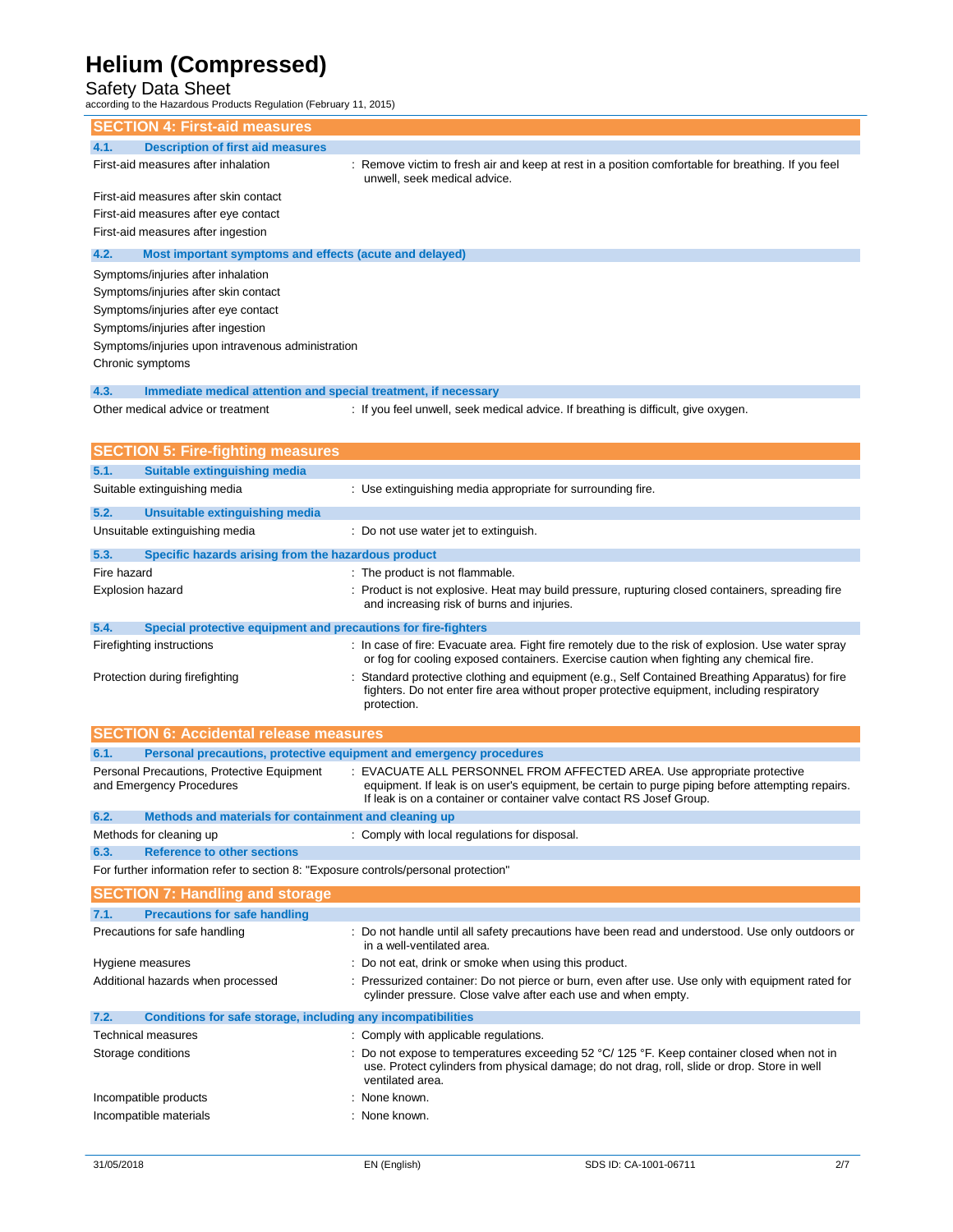Safety Data Sheet according to the Hazardous Products Regulation (February 11, 2015)

**SECTION 8: Exposure controls/personal protection**

| 8.1.<br><b>Control parameters</b>                                    |                                                                                                                                                                                                                                                                                                                                                    |
|----------------------------------------------------------------------|----------------------------------------------------------------------------------------------------------------------------------------------------------------------------------------------------------------------------------------------------------------------------------------------------------------------------------------------------|
| No additional information available                                  |                                                                                                                                                                                                                                                                                                                                                    |
| 8.2.<br><b>Appropriate engineering controls</b>                      |                                                                                                                                                                                                                                                                                                                                                    |
| Appropriate engineering controls                                     | : Ensure exposure is below occupational exposure limits (where available). Provide adequate<br>general and local exhaust ventilation. Systems under pressure should be regularly checked for<br>leakages. Oxygen detectors should be used when asphyxiating gases may be released.<br>Consider work permit system e.g. for maintenance activities. |
| Individual protection measures/Personal protective equipment<br>8.3. |                                                                                                                                                                                                                                                                                                                                                    |
| Personal protective equipment                                        | : Gloves. Safety glasses. Protective clothing. Safety shoes.                                                                                                                                                                                                                                                                                       |
| Hand protection                                                      | : Wear working gloves when handling gas containers.                                                                                                                                                                                                                                                                                                |
| Eye protection                                                       | : Wear safety glasses with side shields.                                                                                                                                                                                                                                                                                                           |
| Skin and body protection                                             | : Wear suitable protective clothing, e.g. lab coats, coveralls or flame resistant clothing.                                                                                                                                                                                                                                                        |
| Respiratory protection                                               | : None necessary during routine operations. See Sections 5 & 6.                                                                                                                                                                                                                                                                                    |
| Thermal hazard protection                                            | : None necessary during routine operations.                                                                                                                                                                                                                                                                                                        |
| Environmental exposure controls                                      | : Refer to local regulations for restriction of emissions to the atmosphere. See section 13 for<br>specific methods for waste gas treatment.                                                                                                                                                                                                       |
| Other information                                                    | : Wear safety shoes while handling containers.                                                                                                                                                                                                                                                                                                     |
| <b>SECTION 9: Physical and chemical properties</b>                   |                                                                                                                                                                                                                                                                                                                                                    |
| Information on basic physical and chemical properties<br>9.1.        |                                                                                                                                                                                                                                                                                                                                                    |
| Physical state                                                       | Gas                                                                                                                                                                                                                                                                                                                                                |
| Appearance                                                           | Clear, colorless gas.                                                                                                                                                                                                                                                                                                                              |
| Molecular mass                                                       | 4.0026 g/mol                                                                                                                                                                                                                                                                                                                                       |
| Colour                                                               | Colourless.                                                                                                                                                                                                                                                                                                                                        |
| Odour                                                                | Odourless.                                                                                                                                                                                                                                                                                                                                         |
| Odour threshold                                                      | No data available                                                                                                                                                                                                                                                                                                                                  |
| pH                                                                   | No data available                                                                                                                                                                                                                                                                                                                                  |
| pH solution                                                          | No data available                                                                                                                                                                                                                                                                                                                                  |
| Relative evaporation rate (butylacetate=1)                           | No data available                                                                                                                                                                                                                                                                                                                                  |

| Colour                                          | Colourless.                           |
|-------------------------------------------------|---------------------------------------|
| Odour                                           | Odourless.                            |
| Odour threshold                                 | No data available                     |
| pH                                              | No data available                     |
| pH solution                                     | No data available                     |
| Relative evaporation rate (butylacetate=1)      | No data available                     |
| Relative evaporation rate (ether=1)             | No data available                     |
| Melting point                                   | $-272 °C$                             |
| Freezing point                                  | No data available                     |
| Boiling point                                   | $-268.94 °C$                          |
| Flash point                                     | : Not applicable (non-flammable gas)  |
| Critical temperature                            | $-266.96 °C$                          |
| Auto-ignition temperature                       | Not applicable.                       |
| Decomposition temperature                       | No data available                     |
| Flammability (solid, gas)                       | See Section 2.1 and 2.2               |
| Vapour pressure                                 | No data available                     |
| Vapour pressure at 50 °C                        | No data available                     |
| Critical pressure                               | 230 kPa                               |
| Relative vapour density at 20 °C                | 0.138<br>۰                            |
| Relative density                                | No data available                     |
| Relative density of saturated gas/air mixture   | No data available                     |
| Density                                         | No data available                     |
| Relative gas density                            | 0.14                                  |
| Solubility                                      | Water: 1.5 mg/l                       |
| Log Pow                                         | : Not applicable for inorganic gases. |
| Log Kow                                         | No data available                     |
| Viscosity, kinematic                            | Not applicable.                       |
| Viscosity, dynamic                              | Not applicable.                       |
| Viscosity, kinematic (calculated value) (40 °C) | N o data available                    |
| Explosive properties                            | Not applicable (non-flammable gas).   |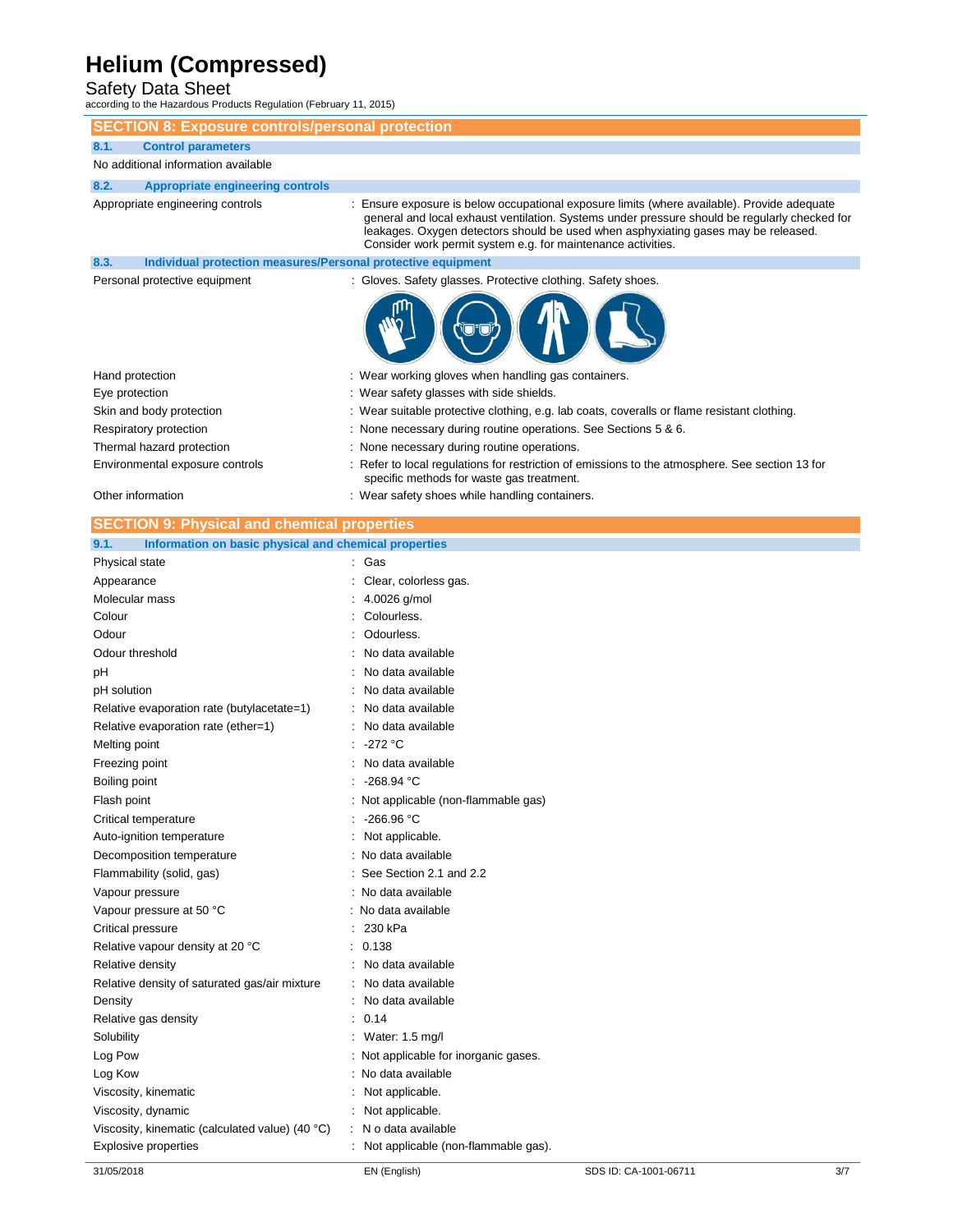Safety Data Sheet according to the Hazardous Products Regulation (February 11, 2015)

| Oxidising properties             | : None.                              |
|----------------------------------|--------------------------------------|
| <b>Explosive limits</b>          | : Not applicable (non-flammable gas) |
| Lower explosive limit (LEL)      | : No data available                  |
| Upper explosive limit (UEL)      | : No data available                  |
| 9.2.<br><b>Other information</b> |                                      |
| Gas group                        | : Compressed gas                     |
|                                  |                                      |

| <b>SECTION TO: Stability and reactivity</b> |                                                                                                          |
|---------------------------------------------|----------------------------------------------------------------------------------------------------------|
| 10.1.<br><b>Reactivity</b>                  |                                                                                                          |
| Reactivity                                  | : None known.                                                                                            |
| Chemical stability                          | : Stable under normal conditions.                                                                        |
| Possibility of hazardous reactions          | : None known.                                                                                            |
| Conditions to avoid                         | : None under recommended storage and handling conditions (see section 7).                                |
| Incompatible materials                      | : None known.                                                                                            |
| Hazardous decomposition products            | : Under normal conditions of storage and use hazardous decomposition products should not be<br>produced. |

| <b>SECTION 11: Toxicological information</b>  |                                 |  |
|-----------------------------------------------|---------------------------------|--|
| 11.1.<br>Information on toxicological effects |                                 |  |
| Acute toxicity (oral)                         | Not classified                  |  |
| Acute toxicity (dermal)                       | Not classified                  |  |
| Acute toxicity (inhalation)                   | Inhalation:gas: Not classified. |  |

| Helium (Compressed) (Vf) 7440-59-7 |                         |
|------------------------------------|-------------------------|
| LC50 inhalation rat (ppm)          | 820000 ppm/4h           |
| ATE CA (gases)                     | 820000.00000000 ppmy/4h |

| Skin corrosion/irritation                             |  | Not classified   |
|-------------------------------------------------------|--|------------------|
| Serious eye damage/irritation                         |  | Not classified   |
| Respiratory or skin sensitization                     |  | Not classified   |
| Germ cell mutagenicity                                |  | Not classified   |
| Carcinogenicity                                       |  | Not classified   |
|                                                       |  |                  |
| Reproductive toxicity                                 |  | Not classified   |
| Specific target organ toxicity (single exposure)      |  | : Not classified |
| Specific target organ toxicity (repeated<br>exposure) |  | · Not classified |
|                                                       |  |                  |
| Aspiration hazard                                     |  | Not classified   |

| <b>SECTION 12: Ecological information</b>     |                                                |
|-----------------------------------------------|------------------------------------------------|
| 12.1.<br><b>Toxicity</b>                      |                                                |
| Ecology - general                             | : No ecological damage caused by this product. |
| <b>Persistence and degradability</b><br>12.2. |                                                |
| Helium (Compressed) (7440-59-7)               |                                                |
| Persistence and degradability                 | No ecological damage caused by this product.   |
| <b>Bioaccumulative potential</b><br>12.3.     |                                                |
| Helium (Compressed) (7440-59-7)               |                                                |
| Log Pow                                       | Not applicable for inorganic gases.            |
| Bioaccumulative potential                     | No ecological damage caused by this product.   |
| <b>Mobility in soil</b><br>12.4.              |                                                |
| Helium (Compressed) (7440-59-7)               |                                                |
| Log Pow                                       | Not applicable for inorganic gases.            |
| Ecology - soil                                | No ecological damage caused by this product.   |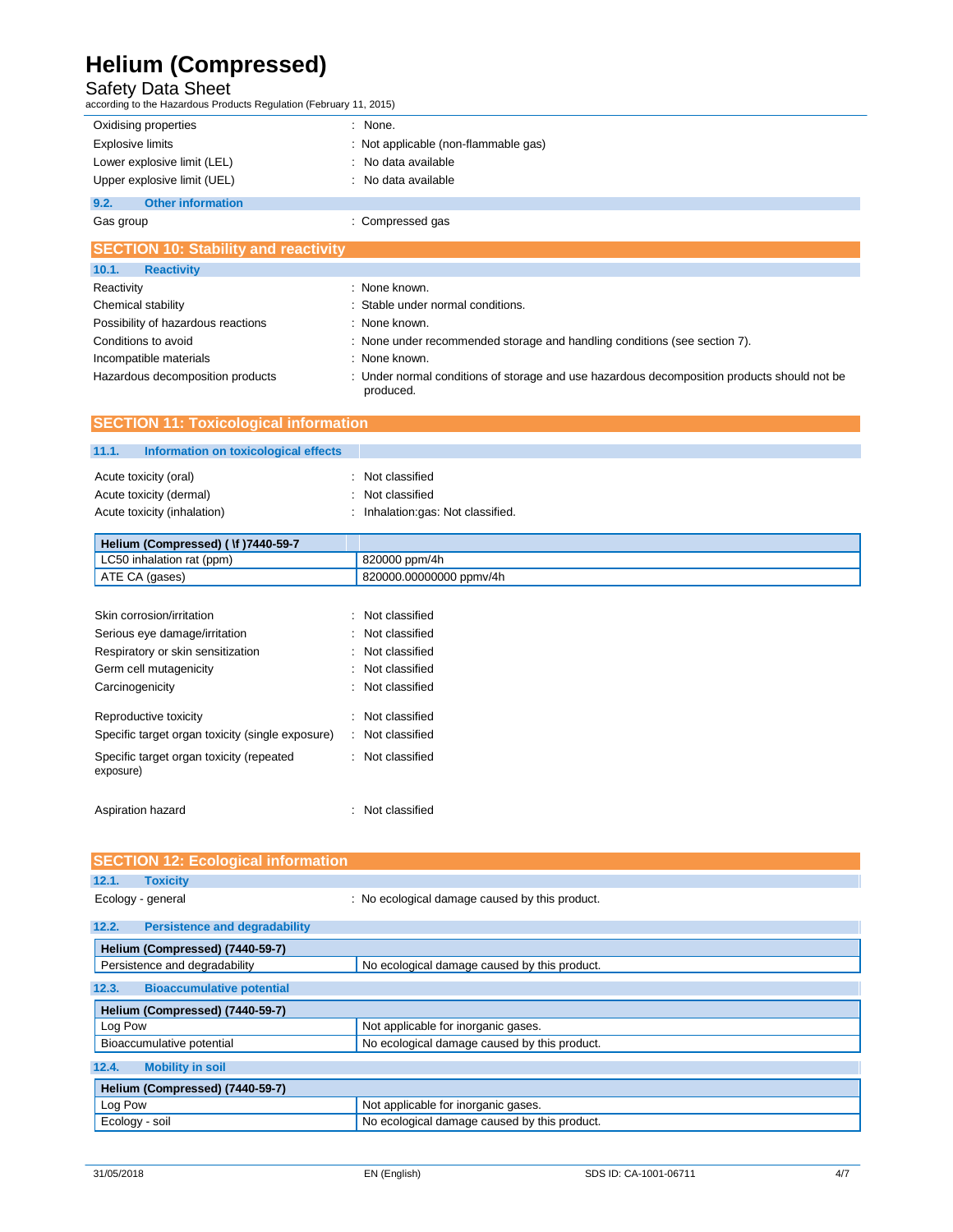Safety Data Sheet according to the Hazardous Products Regulation (February 11, 2015)

| 12.5.<br><b>Other adverse effects</b><br>No additional information available                                                              |                                                                                                                                                                                                                                                                                                                                                                 |                                                                                                                                                                                                                                                                                                                                                                                                                                                                                                                                                                                                                                                                                                                                                                                                                                                                                                                                                                                                                                                                                                                                                                                                                                                                                                                                                                                                                                                                                                                                                                                                                                                                                                          |     |
|-------------------------------------------------------------------------------------------------------------------------------------------|-----------------------------------------------------------------------------------------------------------------------------------------------------------------------------------------------------------------------------------------------------------------------------------------------------------------------------------------------------------------|----------------------------------------------------------------------------------------------------------------------------------------------------------------------------------------------------------------------------------------------------------------------------------------------------------------------------------------------------------------------------------------------------------------------------------------------------------------------------------------------------------------------------------------------------------------------------------------------------------------------------------------------------------------------------------------------------------------------------------------------------------------------------------------------------------------------------------------------------------------------------------------------------------------------------------------------------------------------------------------------------------------------------------------------------------------------------------------------------------------------------------------------------------------------------------------------------------------------------------------------------------------------------------------------------------------------------------------------------------------------------------------------------------------------------------------------------------------------------------------------------------------------------------------------------------------------------------------------------------------------------------------------------------------------------------------------------------|-----|
| <b>SECTION 13: Disposal considerations</b>                                                                                                |                                                                                                                                                                                                                                                                                                                                                                 |                                                                                                                                                                                                                                                                                                                                                                                                                                                                                                                                                                                                                                                                                                                                                                                                                                                                                                                                                                                                                                                                                                                                                                                                                                                                                                                                                                                                                                                                                                                                                                                                                                                                                                          |     |
| 13.1.<br><b>Disposal methods</b>                                                                                                          |                                                                                                                                                                                                                                                                                                                                                                 |                                                                                                                                                                                                                                                                                                                                                                                                                                                                                                                                                                                                                                                                                                                                                                                                                                                                                                                                                                                                                                                                                                                                                                                                                                                                                                                                                                                                                                                                                                                                                                                                                                                                                                          |     |
| Waste treatment methods<br>Waste disposal recommendations                                                                                 | : Contact supplier if guidance is required. Do not discharge into any place where its<br>accumulation could be dangerous. Ensure that the emission levels from local regulations or<br>operating permits are not exceeded.<br>Refer to the CGA Pamphlet P-63 "Disposal of Gases" available at www.cganet.com for<br>more guidance on suitable disposal methods. |                                                                                                                                                                                                                                                                                                                                                                                                                                                                                                                                                                                                                                                                                                                                                                                                                                                                                                                                                                                                                                                                                                                                                                                                                                                                                                                                                                                                                                                                                                                                                                                                                                                                                                          |     |
| <b>SECTION 14: Transport information</b>                                                                                                  |                                                                                                                                                                                                                                                                                                                                                                 |                                                                                                                                                                                                                                                                                                                                                                                                                                                                                                                                                                                                                                                                                                                                                                                                                                                                                                                                                                                                                                                                                                                                                                                                                                                                                                                                                                                                                                                                                                                                                                                                                                                                                                          |     |
| 14.1.<br><b>Basic shipping description</b>                                                                                                |                                                                                                                                                                                                                                                                                                                                                                 |                                                                                                                                                                                                                                                                                                                                                                                                                                                                                                                                                                                                                                                                                                                                                                                                                                                                                                                                                                                                                                                                                                                                                                                                                                                                                                                                                                                                                                                                                                                                                                                                                                                                                                          |     |
| In accordance with TDG                                                                                                                    |                                                                                                                                                                                                                                                                                                                                                                 |                                                                                                                                                                                                                                                                                                                                                                                                                                                                                                                                                                                                                                                                                                                                                                                                                                                                                                                                                                                                                                                                                                                                                                                                                                                                                                                                                                                                                                                                                                                                                                                                                                                                                                          |     |
| <b>Transportation of Dangerous Goods</b>                                                                                                  |                                                                                                                                                                                                                                                                                                                                                                 |                                                                                                                                                                                                                                                                                                                                                                                                                                                                                                                                                                                                                                                                                                                                                                                                                                                                                                                                                                                                                                                                                                                                                                                                                                                                                                                                                                                                                                                                                                                                                                                                                                                                                                          |     |
|                                                                                                                                           |                                                                                                                                                                                                                                                                                                                                                                 |                                                                                                                                                                                                                                                                                                                                                                                                                                                                                                                                                                                                                                                                                                                                                                                                                                                                                                                                                                                                                                                                                                                                                                                                                                                                                                                                                                                                                                                                                                                                                                                                                                                                                                          |     |
| UN-No. (TDG)<br><b>TDG Primary Hazard Classes</b><br><b>Transport Document Description</b><br>Proper Shipping Name<br>Hazard labels (TDG) | : UN1046<br>: 2.2 - Class 2.2 - Non-Flammable, Non-Toxic Gas.<br>: UN1046 HELIUM, COMPRESSED, 2.2<br>: HELIUM, COMPRESSED<br>: 2.2 - Non-flammable, non-toxic gases                                                                                                                                                                                             |                                                                                                                                                                                                                                                                                                                                                                                                                                                                                                                                                                                                                                                                                                                                                                                                                                                                                                                                                                                                                                                                                                                                                                                                                                                                                                                                                                                                                                                                                                                                                                                                                                                                                                          |     |
| <b>TDG Special Provisions</b>                                                                                                             |                                                                                                                                                                                                                                                                                                                                                                 | : 148 - (1) Part 5 (Means of Containment) does not apply to radiation detectors that contain<br>these dangerous goods in non-refillable pressure receptacles if (a) the working pressure in each<br>receptacle is less than 5 000 KPa; (b)the capacity of each receptacle is less than 12 L; (c)each                                                                                                                                                                                                                                                                                                                                                                                                                                                                                                                                                                                                                                                                                                                                                                                                                                                                                                                                                                                                                                                                                                                                                                                                                                                                                                                                                                                                     |     |
|                                                                                                                                           | contain the detectors is less than 50 mL. SOR/2014-306                                                                                                                                                                                                                                                                                                          | receptacle has a minimum burst pressure of (i) at least 3 times the working pressure, when the<br>receptacle is fitted with a relief device, or (ii) at least 4 times the working pressure, when the<br>receptacle is not fitted with a relief device; (d)each receptacle is manufactured from material<br>that will not fragment upon rupture; (e)each detector is manufactured under a quality assurance<br>program; ISO 9001:2008 is an example of a quality assurance program. (f) the detectors are<br>transported in strong outer means of containment; and (g)a detector in its outer means of<br>containment is capable of withstanding a 1.2 m drop test without breakage of the detector or<br>rupture of the outer means of containment. (2) Part 5 (Means of Containment) does not apply to<br>radiation detectors that contain these dangerous goods in non-refillable pressure receptacles<br>and that are included in equipment, if (a)the conditions set out in paragraphs $(1)(a)$ to (e) are<br>met; and (b)the equipment is contained in a strong outer means of containment or the<br>equipment affords the detectors with protection that is equivalent to that provided by a strong<br>outer means of containment. (3) These Regulations, except for Part 1 (Coming into Force,<br>Repeal, Interpretation, General Provisions and Special Cases) and Part 2 (Classification), do<br>not apply to radiation detectors that contain these dangerous goods in non-refillable pressure<br>receptacles, including detectors in radiation detection systems, if the detectors meet the<br>requirements of subsection (1) or (2), as applicable, and the capacity of the receptacles that |     |
| <b>Explosive Limit and Limited Quantity Index</b><br>Excepted quantities (TDG)<br>Passenger Carrying Road Vehicle or Passenger : 75 L     | 0.125L<br>E <sub>1</sub>                                                                                                                                                                                                                                                                                                                                        |                                                                                                                                                                                                                                                                                                                                                                                                                                                                                                                                                                                                                                                                                                                                                                                                                                                                                                                                                                                                                                                                                                                                                                                                                                                                                                                                                                                                                                                                                                                                                                                                                                                                                                          |     |
| Carrying Railway Vehicle Index                                                                                                            |                                                                                                                                                                                                                                                                                                                                                                 |                                                                                                                                                                                                                                                                                                                                                                                                                                                                                                                                                                                                                                                                                                                                                                                                                                                                                                                                                                                                                                                                                                                                                                                                                                                                                                                                                                                                                                                                                                                                                                                                                                                                                                          |     |
| 14.2.<br><b>Transport information/DOT - USA</b>                                                                                           |                                                                                                                                                                                                                                                                                                                                                                 |                                                                                                                                                                                                                                                                                                                                                                                                                                                                                                                                                                                                                                                                                                                                                                                                                                                                                                                                                                                                                                                                                                                                                                                                                                                                                                                                                                                                                                                                                                                                                                                                                                                                                                          |     |
| <b>Department of Transport</b>                                                                                                            |                                                                                                                                                                                                                                                                                                                                                                 |                                                                                                                                                                                                                                                                                                                                                                                                                                                                                                                                                                                                                                                                                                                                                                                                                                                                                                                                                                                                                                                                                                                                                                                                                                                                                                                                                                                                                                                                                                                                                                                                                                                                                                          |     |
| DOT NA no.                                                                                                                                | : UN1046                                                                                                                                                                                                                                                                                                                                                        |                                                                                                                                                                                                                                                                                                                                                                                                                                                                                                                                                                                                                                                                                                                                                                                                                                                                                                                                                                                                                                                                                                                                                                                                                                                                                                                                                                                                                                                                                                                                                                                                                                                                                                          |     |
| UN-No.(DOT)                                                                                                                               | : 1046                                                                                                                                                                                                                                                                                                                                                          |                                                                                                                                                                                                                                                                                                                                                                                                                                                                                                                                                                                                                                                                                                                                                                                                                                                                                                                                                                                                                                                                                                                                                                                                                                                                                                                                                                                                                                                                                                                                                                                                                                                                                                          |     |
| <b>Transport Document Description</b><br>Proper Shipping Name (DOT)<br>Contains Statement Field Selection (DOT)                           | : UN1046 Helium, compressed, 2.2<br>: Helium, compressed<br>: DOT_TECHNICAL - Proper Shipping Name - Technical (DOT)                                                                                                                                                                                                                                            |                                                                                                                                                                                                                                                                                                                                                                                                                                                                                                                                                                                                                                                                                                                                                                                                                                                                                                                                                                                                                                                                                                                                                                                                                                                                                                                                                                                                                                                                                                                                                                                                                                                                                                          |     |
| Class (DOT)<br>Division (DOT)                                                                                                             | : 2.2 - Class 2.2 - Non-flammable compressed gas 49 CFR 173.115<br>: 2.2                                                                                                                                                                                                                                                                                        |                                                                                                                                                                                                                                                                                                                                                                                                                                                                                                                                                                                                                                                                                                                                                                                                                                                                                                                                                                                                                                                                                                                                                                                                                                                                                                                                                                                                                                                                                                                                                                                                                                                                                                          |     |
| 31/05/2017                                                                                                                                | EN (English)                                                                                                                                                                                                                                                                                                                                                    | SDS ID: CA-1001-06711                                                                                                                                                                                                                                                                                                                                                                                                                                                                                                                                                                                                                                                                                                                                                                                                                                                                                                                                                                                                                                                                                                                                                                                                                                                                                                                                                                                                                                                                                                                                                                                                                                                                                    | 5/7 |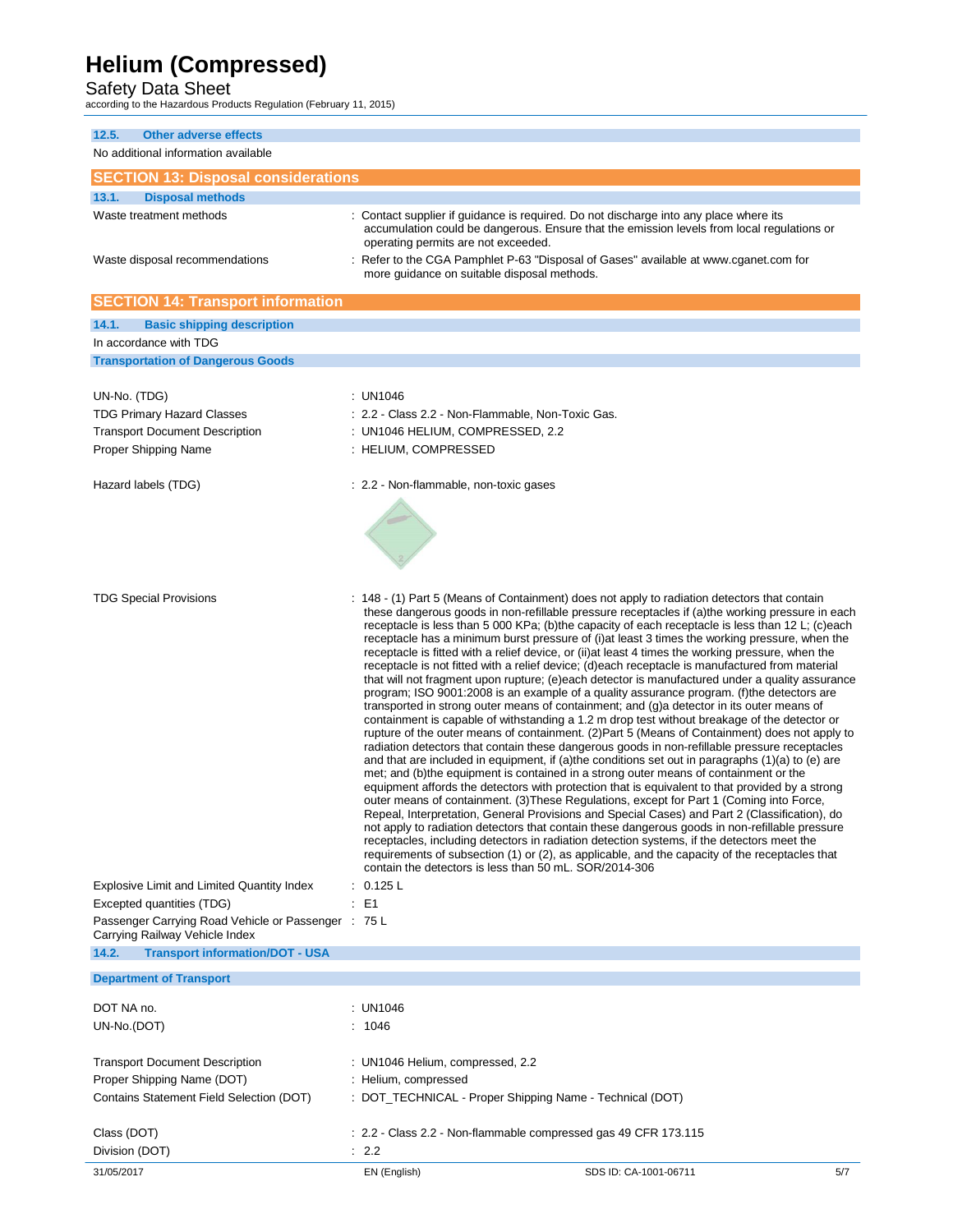Safety Data Sheet according to the Hazardous Products Regulation (February 11, 2015)

| Hazard labels (DOT)                                                                                                                  | : 2.2 - Non-flammable gas                                                                                                                                                                     |  |  |
|--------------------------------------------------------------------------------------------------------------------------------------|-----------------------------------------------------------------------------------------------------------------------------------------------------------------------------------------------|--|--|
|                                                                                                                                      |                                                                                                                                                                                               |  |  |
|                                                                                                                                      |                                                                                                                                                                                               |  |  |
|                                                                                                                                      |                                                                                                                                                                                               |  |  |
|                                                                                                                                      |                                                                                                                                                                                               |  |  |
|                                                                                                                                      |                                                                                                                                                                                               |  |  |
|                                                                                                                                      |                                                                                                                                                                                               |  |  |
| Dangerous for the environment                                                                                                        | : No                                                                                                                                                                                          |  |  |
|                                                                                                                                      |                                                                                                                                                                                               |  |  |
| DOT Packaging Exceptions (49 CFR 173.xxx)                                                                                            | 306;307                                                                                                                                                                                       |  |  |
| DOT Packaging Non Bulk (49 CFR 173.xxx)                                                                                              | 302                                                                                                                                                                                           |  |  |
| DOT Packaging Bulk (49 CFR 173.xxx)                                                                                                  | : 302;314                                                                                                                                                                                     |  |  |
| DOT Quantity Limitations Passenger aircraft/rail : 75 kg                                                                             |                                                                                                                                                                                               |  |  |
| (49 CFR 173.27)                                                                                                                      |                                                                                                                                                                                               |  |  |
| DOT Quantity Limitations Cargo aircraft only (49 : 150 kg)<br>CFR 175.75)                                                            |                                                                                                                                                                                               |  |  |
| DOT Vessel Stowage Location                                                                                                          | : A - The material may be stowed "on deck" or "under deck" on a cargovessel and on a                                                                                                          |  |  |
|                                                                                                                                      | passenger vessel                                                                                                                                                                              |  |  |
|                                                                                                                                      |                                                                                                                                                                                               |  |  |
|                                                                                                                                      |                                                                                                                                                                                               |  |  |
| Emergency Response Guide (ERG) Number                                                                                                | : $120$ (UN1963); 121 (UN1046)                                                                                                                                                                |  |  |
|                                                                                                                                      |                                                                                                                                                                                               |  |  |
| Special transport precautions                                                                                                        | : Avoid transport on vehicles where the load space is not separated from the driver's                                                                                                         |  |  |
|                                                                                                                                      | compartment. Ensure vehicle driver is aware of the potential hazards of the load and knows<br>what to do in the event of an accident or an emergency. Before transporting product containers: |  |  |
|                                                                                                                                      | - Ensure there is adequate ventilation. - Ensure that containers are firmly secured. - Ensure                                                                                                 |  |  |
|                                                                                                                                      | cylinder valve is closed and not leaking. - Ensure valve outlet cap nut or plug (where provided)                                                                                              |  |  |
|                                                                                                                                      | is correctly fitted. - Ensure valve protection device (where provided) is correctly fitted.                                                                                                   |  |  |
| Other information                                                                                                                    | No supplementary information available.                                                                                                                                                       |  |  |
|                                                                                                                                      |                                                                                                                                                                                               |  |  |
| 14.3.<br>Air and sea transport                                                                                                       |                                                                                                                                                                                               |  |  |
| <b>IMDG</b>                                                                                                                          |                                                                                                                                                                                               |  |  |
|                                                                                                                                      | 1046                                                                                                                                                                                          |  |  |
| UN-No. (IMDG)                                                                                                                        |                                                                                                                                                                                               |  |  |
| Proper Shipping Name (IMDG)                                                                                                          | Helium, Compressed                                                                                                                                                                            |  |  |
| Class (IMDG)                                                                                                                         | 2 - Gases                                                                                                                                                                                     |  |  |
| MFAG-No                                                                                                                              | 121                                                                                                                                                                                           |  |  |
| Ship Safety Act                                                                                                                      | Gases under pressure/Gases nonflammable nontoxic under pressure(Dangerous Goods                                                                                                               |  |  |
|                                                                                                                                      | Notification Schedule first second and third Article Dangerous Goods Regulations)                                                                                                             |  |  |
| Port Regulation Law                                                                                                                  | : Hazardous materials/High pressure gas (Article 21, Paragraph 2 of Law, Article 12 rule, notice                                                                                              |  |  |
|                                                                                                                                      | attached table that defines the type of dangerous goods)                                                                                                                                      |  |  |
| <b>IATA</b>                                                                                                                          |                                                                                                                                                                                               |  |  |
| UN-No. (IATA)                                                                                                                        | : 1046                                                                                                                                                                                        |  |  |
| Proper Shipping Name (IATA)                                                                                                          | : Helium, Compressed                                                                                                                                                                          |  |  |
| Class (IATA)                                                                                                                         | $\overline{2}$                                                                                                                                                                                |  |  |
| Civil Aeronautics Law                                                                                                                | Gases under pressure/Gases nonflammable nontoxic under pressure(Hazardous materials                                                                                                           |  |  |
|                                                                                                                                      | notice Appended Table 1 Article 194 of the Enforcement Regulations)                                                                                                                           |  |  |
|                                                                                                                                      |                                                                                                                                                                                               |  |  |
| <b>SECTION 15: Regulatory information</b>                                                                                            |                                                                                                                                                                                               |  |  |
| <b>15.1. National requlations</b>                                                                                                    |                                                                                                                                                                                               |  |  |
| Helium (Compressed) (7440-59-7)                                                                                                      |                                                                                                                                                                                               |  |  |
| Listed on the Canadian DSL (Domestic Substances List)                                                                                |                                                                                                                                                                                               |  |  |
|                                                                                                                                      |                                                                                                                                                                                               |  |  |
| 15.2. International regulations                                                                                                      |                                                                                                                                                                                               |  |  |
| Helium (Compressed) (7440-59-7)                                                                                                      |                                                                                                                                                                                               |  |  |
| Listed on the AICS (Australian Inventory of Chemical Substances)                                                                     |                                                                                                                                                                                               |  |  |
| Listed on IECSC (Inventory of Existing Chemical Substances Produced or Imported in China)                                            |                                                                                                                                                                                               |  |  |
| Listed on the EEC inventory EINECS (European Inventory of Existing Commercial Chemical Substances)                                   |                                                                                                                                                                                               |  |  |
| Listed on the Korean ECL (Existing Chemicals List)                                                                                   |                                                                                                                                                                                               |  |  |
| Listed on NZIoC (New Zealand Inventory of Chemicals)<br>Listed on PICCS (Philippines Inventory of Chemicals and Chemical Substances) |                                                                                                                                                                                               |  |  |
|                                                                                                                                      |                                                                                                                                                                                               |  |  |

Listed on the United States TSCA (Toxic Substances Control Act) inventory

Listed on INSQ (Mexican National Inventory of Chemical Substances)